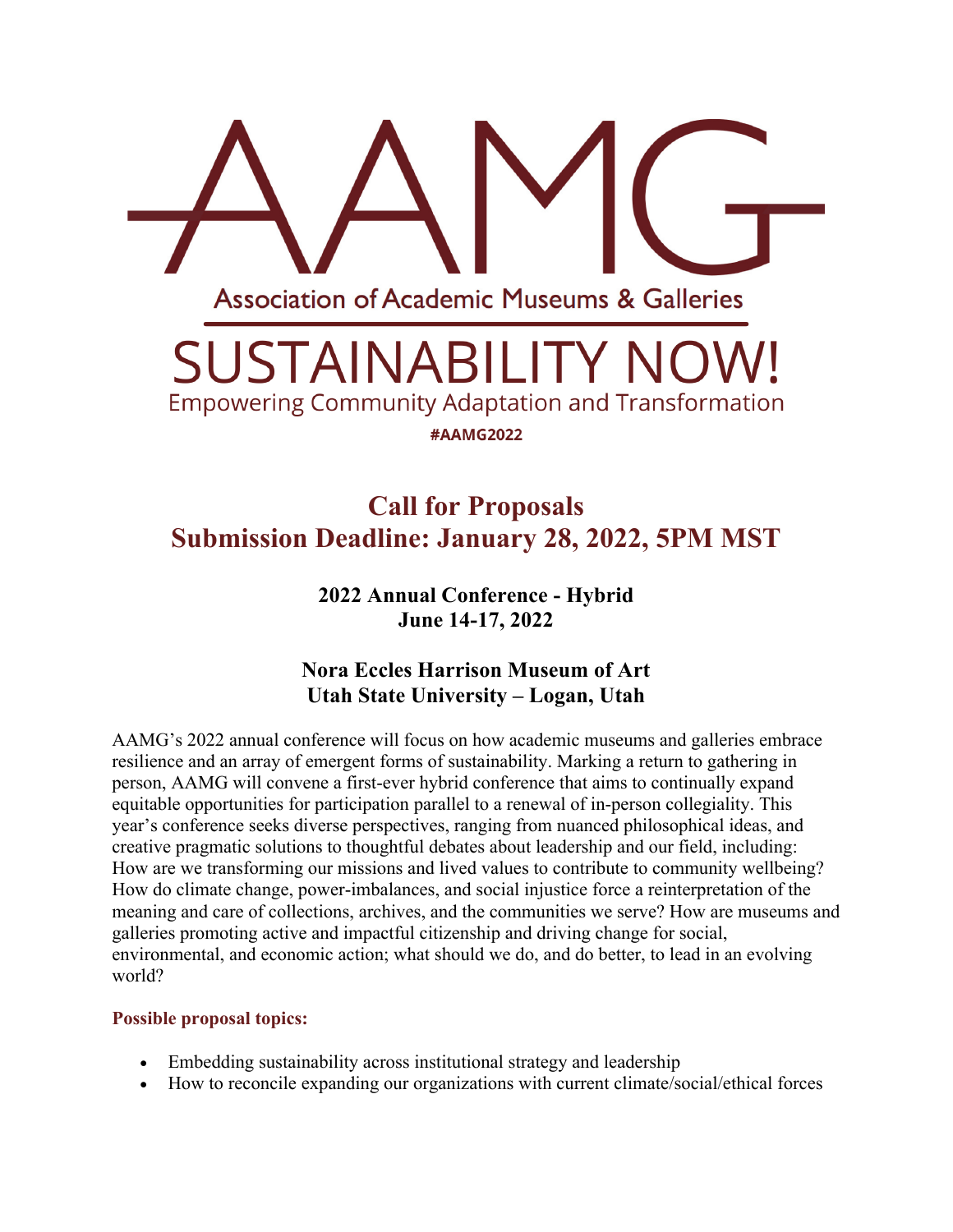- How sustainability and resilience are woven into your institution's diversity, equity, and inclusion policies and practices
- Changes made to prioritize sustainable practices
- How sustainability and resilience are used as interdisciplinary opportunities for campus and public programming
- Fundraising, membership and volunteer models for promoting sustainable and equitable practice
- Advocating for greater sustainability at the national and international levels
- Reclaiming civic leadership and advancing democratic ideals
- Student research and internship projects featuring conference themes and values

We of course always welcome proposals having to do with general academic museum issues and practices, such as governance structures, membership strategies, collections management, and outreach/programming.

## **Types of Proposals Requested:**

- Session
- Panel Discussion
- Bold Idea
- Roundtable
- Poster Session
- Workshop
- Affinity Discussion

# **Proposal Information & Guidelines**

## **SESSION**

Four presenters speak for fifteen minutes each on a focused topic. There should be time left at the end for Q&A (60 min. presentations/30 min. Q&A). Proposals must include information on the four presenters, one person serving as chair of the session. The chair can also be a presenter or serve as moderator/chair. Sessions are 1.5 hours.

## **PANEL DISCUSSION**

Three-four speakers will engage in a moderated discussion. Panel discussions, including Q&A, will be 1.5 hours. (max. 30 min. presentations/60 min. discussion and Q&A). Panels are 1.5 hours.

#### **BOLD IDEA**

These single presentations are 5-8 minutes each and will be grouped together, similar to a pecha kucha. These Bold Ideas are intended to showcase everything from the variety of work that you do (case studies) to the big challenges and solutions needed in the field, all with a focus on sustainability now.

#### **ROUNDTABLE**

As the Roundtable Facilitator you will offer a 10-15 minute overview about a topic and your personal or professional connection to it, and then facilitate a conversation with those present.